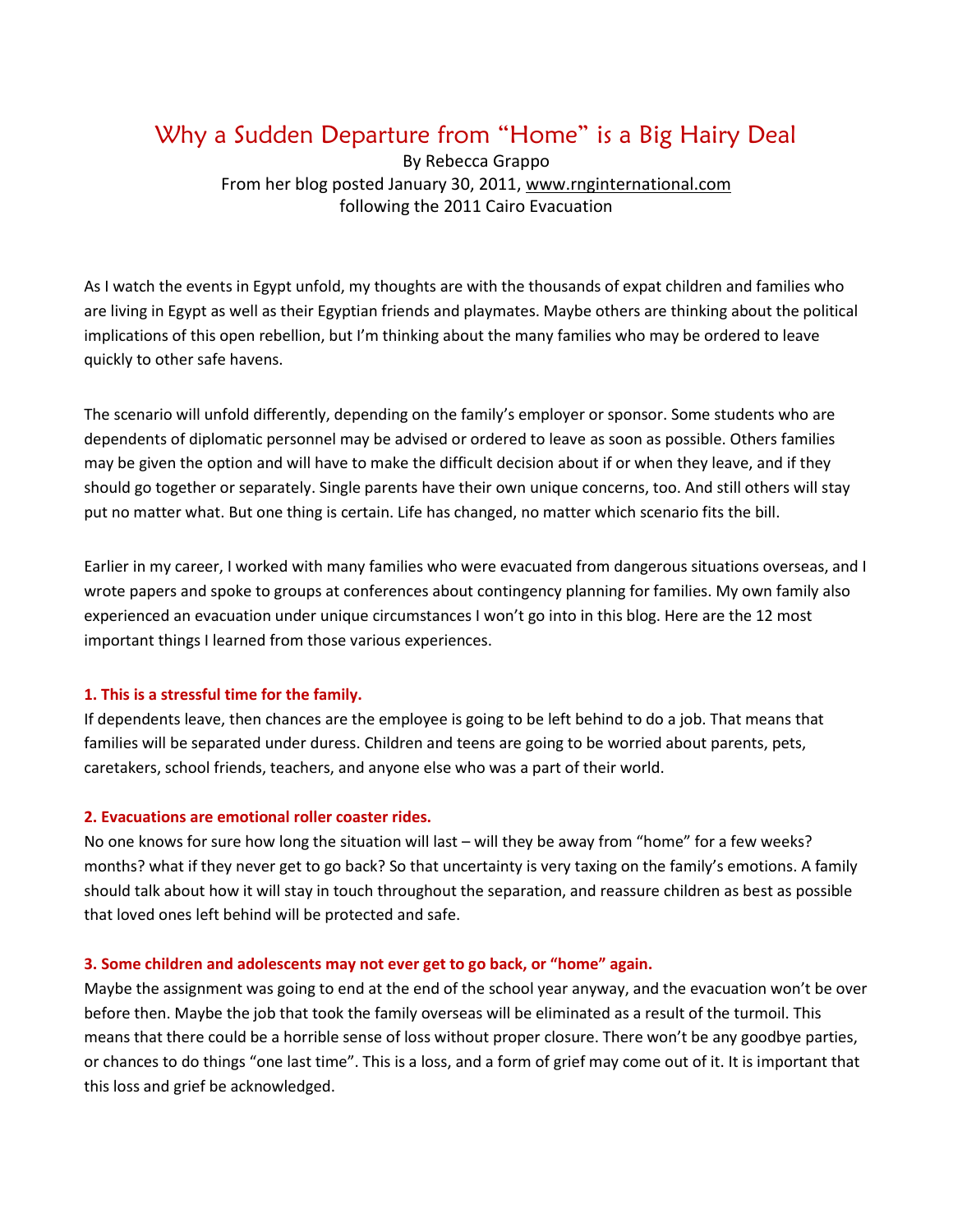### **4. For students who are about to graduate from high school, this is especially upsetting.**

Not knowing how long they will be separated from friends is terrible. Not being able to do all those things together as a senior class is terrible. Not graduating with their class is terrible. Not being able to finish out their classes, and take the final IB or AP tests is terrible. I've seen this happen before, and even seen kids be angry with their parents about it, when it's not even close to being the parents' fault. Hey, that anger has to go somewhere….

#### **5. There are going to be kids left behind, too.**

So yes, some kids may leave suddenly. But other kids won't, and they're going to feel bereft over the loss of friends, too. All of a sudden, it may feel like they are left behind in a ghost town. It may seem a bit surreal. Parents, caretakers, teachers, counselors, etc, all need to be sensitive to their needs, too. They are going to be in need of extra consolation, empathy, and understanding.

### **6. In times of stress, people sometimes forget to take good care of themselves.**

Caretakers need to take care of themselves so that they can take care of others. Teens as well as children respond to routines, structure, and reassurance that together as a family, everyone will get through this. Remember, too, that eating well, sleeping regularly, and exercising are all common sense stress management techniques.

### **7. Younger children may find the news especially disturbing.**

It's easy for adults to stay riveted to the television or other media sources to watch the breaking news. But adults should monitor the amount of media children are exposed to, listen to their concerns or ask them for a reaction if they aren't sharing any. Parents also need to reassure children and teens that they are there to keep them safe. Do not be surprised if children and/or teens experience some regression, anger, withdrawal, aggression, crying, sadness, or other changes in behavior. Just as adults are affected by stress, I have also seen some children and teens become physically sick from it.

#### **8. Parents, remember that you still set the tone for the family.**

It's important to be honest about events with children and teens, but always in ways that are age-appropriate. If you can remain calm and reassuring, your children will pick up on your cues. If you are a nervous wreck, then your children can become the canary in the mine, reflecting the stress that they feel from you. Therefore, make the way you deal with your own stress a priority.

#### **9. If you have to leave, have a plan for where to go.**

No one knows how long an evacuation may last. It's best to prepare for the worst and hope for the best. That means finding a safe haven that will be a temporary home. Factors to consider are where the family might receive emotional support. Depending on the situation, it might be prudent to enroll the kids in school. If they need to be re-enrolled in school, then the system and classes need to be compatible with the curriculum the students were following before the evacuation. Kids who have learning difficulties may need extra tutoring to substitute for services they were receiving. High school kids may have online learning options from their school